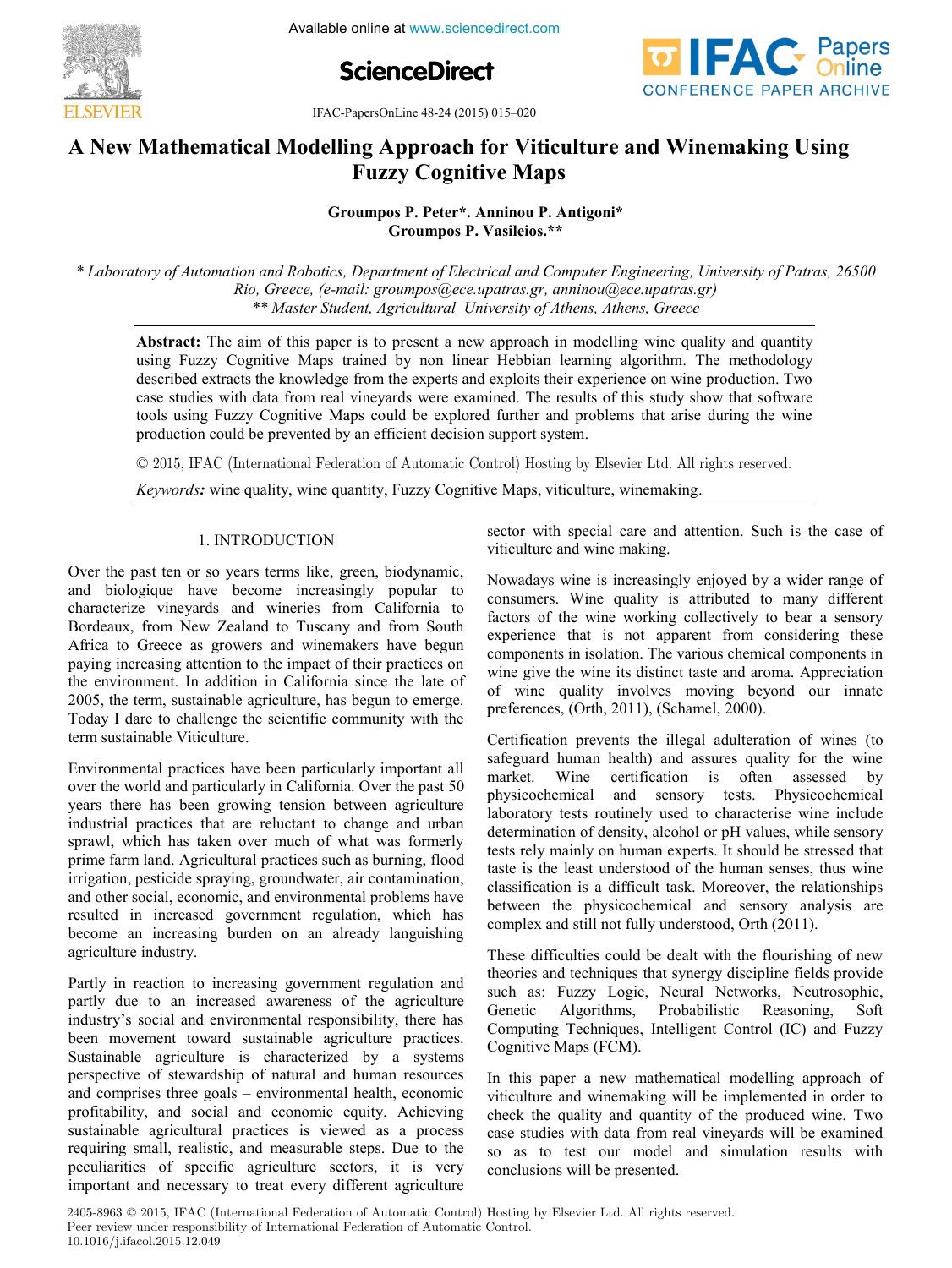### 2. BASIC OF VITICULTURE AND WINE MAKING

Wine has been around for a long time since the ancient times. Before water was safe to drink, beverages like wine helped to sustain mankind. In many cases in the ancient times wine was used for medical purposes, which is true even today. Dr. Patrick McGovern, an archeochemist at the University of Pennsylvania observed, with reference to the symposia of ancient Greece, that wine was a beverage that "greased the skids" of Western civilization. Beginning with the hawthorns berries that were used to make a fermented drink nine thousand years ago in China, and continuing with the cultivation of grapes by the Egyptians, Greeks and Romans, wine has formed an integral part of the culinary, religious, and social history of man. We have evidence that the ancient Babylonians and Egyptians practiced viticulture, while the Greeks were the first to conduct a brisk industry and trade in wine. Afterwards the Greeks passed wine to the Romans who in return pushed the grape into France and Germany, thereby planting the seeds of the tradition that is so venerated today. Despite this long history, the fundamentals of winemaking and the plant itself have not changed; wine is still fermented by yeast using grapes of the same botanical origin as those that existed millennia ago. Wine and other alcoholic products always accompanied territorial expansion. History wants William Penn to bring vines with him when he arrived in the New World in 1684. However historically one thing cannot be disputed: viticulture and winemaking was originated on East and mainly in the East Mediterranean regions. Table 1 shows the top 16 wine-producing countries and the total vineyard area in 2011 (Fraga and al. 2012).

**Table 1. Top 16 wine-producing countries in 2011 (with respective growth rate from 2007). Total vineyard area in 2011 is also shown (with respective growth rate from 2007).** 

| Country      | Wine production<br>(Mhl)'<br>growth<br>rate |         | Vine area (mha)/<br>growth rate |        |  |  |
|--------------|---------------------------------------------|---------|---------------------------------|--------|--|--|
|              |                                             |         |                                 |        |  |  |
| France       | 49.6                                        | 9%      | 807                             | $-7\%$ |  |  |
| Italy        | 41.6                                        | 10%     | 776                             | $-6%$  |  |  |
| Spain        | 34.3                                        | $-1\%$  | 1032                            | $-4\%$ |  |  |
| USA          | 18.7                                        | $-6\%$  | 405                             | $2\%$  |  |  |
| Argentina    | 15.5                                        | 3%      | 218                             | $-4\%$ |  |  |
| China        | 13.2                                        | 6%      | 560                             | $4\%$  |  |  |
| Australia    | 11.0                                        | 14%     | 174                             | $0\%$  |  |  |
| Chile        | 10.6                                        | 29%     | 202                             | 3%     |  |  |
| South Africa | 9.3                                         | $-1\%$  | 131                             | $-12%$ |  |  |
| Portugal     | 5.9                                         | $-2\%$  | 240                             | $-3\%$ |  |  |
| Romania      | 4.7                                         | $-11\%$ | 204                             | $0\%$  |  |  |

| <b>Brazil</b> | 3.5 | $-1\%$ | 92  | $0\%$   |
|---------------|-----|--------|-----|---------|
| Greece        | 2.6 | $-26%$ | 111 | $-6\%$  |
| Hungary       | 2.4 | $-24%$ | 65  | $-13%$  |
| New Zealand   | 2.4 | 59%    | 37  | 21%     |
| Bulgaria      | 1.3 | $-29%$ | 73  | $-22\%$ |
|               |     |        |     |         |

We now live in a global age of viticulture and enology, extending from Italy, France, Greece and Germany in the Old World to new regions such as Australia, South America, United States and even in the Far East New Zealand. They all are employing and refining modern viticultural methods that have improved wine quality and contributed to an increasingly competitive marketplace. For example, vertical shoot positioned training has replaced many traditional systems and is now used in almost all of the great winemaking regions. Such shared practices and methods are just one reason why wine is so fascinating. We can now make direct comparisons between Cabernet Sauvignon grown on the left bank in Bordeaux with that grown in Virginia or Napa Valley of USA or Marlborough of New Zealand. Viticulture and enology speak a common language, and wine growers can travel to different countries to talk shop and learn something new. So while the wine industry in the East (its birthplace) is still in its infancy, relatively speaking, it has access to the same knowledge and technology that is being used in the great vineyards of the world. Most vineyards start with a love of wine, and an idea that turns into a passion, but after the light bulb has been switched on … where does one start? Most people who contact the cooperative extension service for advice about grape growing are at the mid-point or near the end of their professional careers, when a vineyard and life as a gentleman farmer as a retirement business or serious hobby looks extremely attractive. A top consultant describes his typical client as "educated, wealthy, ambitious and burned-out." The timeless and irresistible allure of wine is understandable, but the truth to be faced is that if you have come to wine and agriculture later in your life, you will have to overcome immense producing countries in 2011.

## 3. FUZZY COGNITIVE MAPS-NON LINEAR HEBBIAN LEARNING

The method that will be used in order to model wine production is Fuzzy Cognitive Maps, trained with non linear Hebbian learning algorithm (Anninou and Groumpos, 2014). This algorithm is described by the following steps:

**Step 1**: Read input state  $A^0$  and initial weight matrix  $W^0$ 

**Step 2**: Repeat for each iteration step k

**2.1:** Calculate A<sub>i</sub> according to (1)

$$
A_i^{(k+1)} = f(k_2 A_i^{(k)} + k_1 \sum_{\substack{j \neq i \\ j=1}}^N A_j^{(k)} w_{ji})
$$
 (1)

**2.2:** Update  $W_{ii}^{(k)}$  according to (2)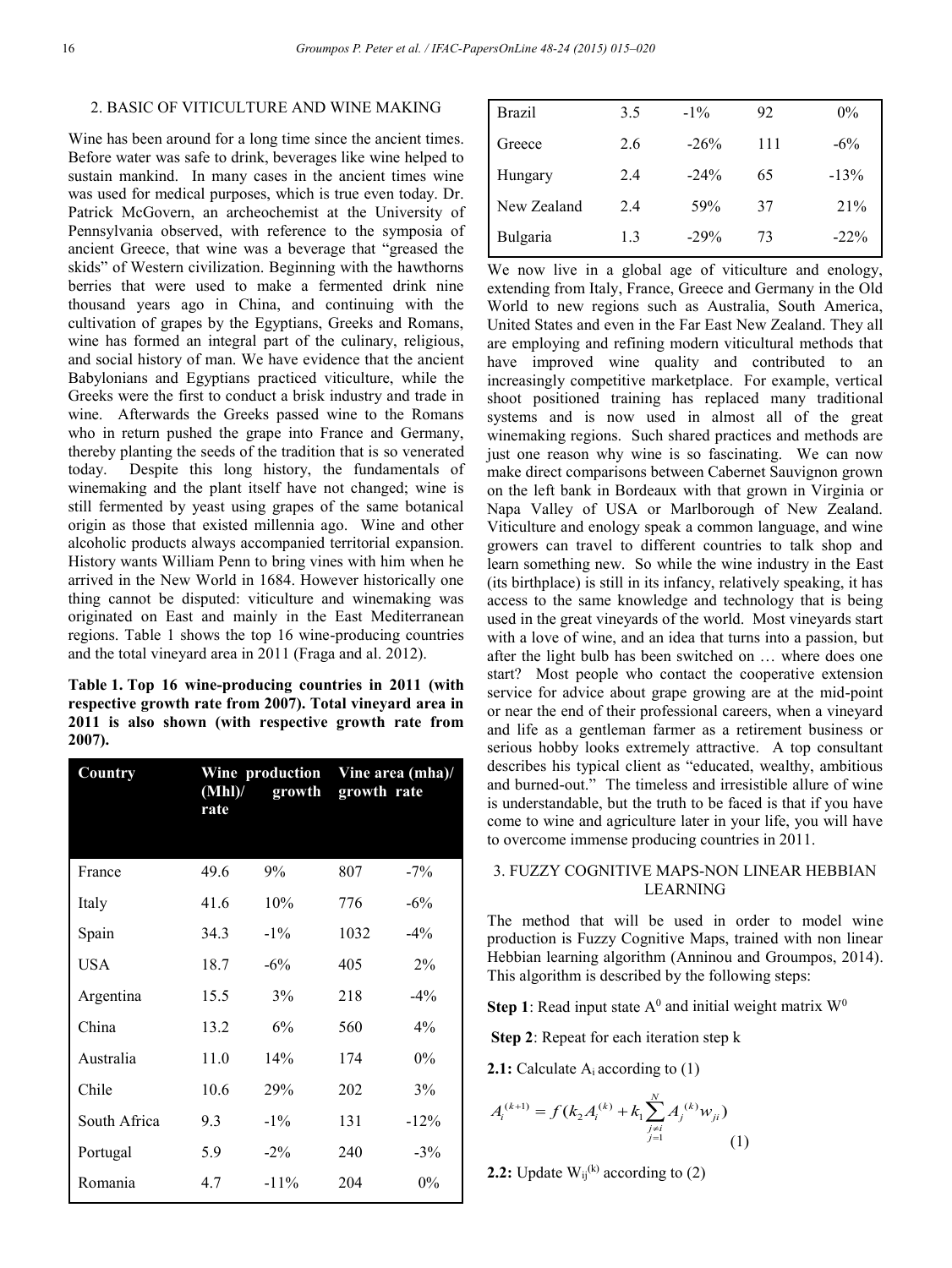$$
W_{ij}^{(k)} = g \cdot W_{ij}^{(k-1)} + h \cdot A_j^{(k-1)} \cdot (A_i^{(k-1)} - \text{sgn}(W_{ij}) \cdot W_{ij}^{(k-1)} \cdot A_j^{(k-1)}) \tag{2}
$$

**Step 3**: Repeat until the termination conditions are met

**Step 4**: Return the final weights W<sup>final</sup> and concept values in convergence region

 $A_i^{(k+1)}$  is the value of the concept  $C_i$  at the iteration step  $k+1$ ,  $A_i^{(k)}$  is the value of the concept C<sub>j</sub> at the iteration step k,  $W_{ij}$ is the weight of interconnection from concept  $C_i$  to concept  $C_i$ and f is the sigmoid function. "k<sub>1</sub>" expresses the influence of the interconnected concepts in the configuration of the new value of the concept  $A_i$  and  $k_2$  represents the proportion of the contribution of the previous value of the concept in the computation of the new value (Groumpos, 2010),(Groumpos and Stylios, 2000).

The sigmoid function f belongs to the family of squeezing functions, and the following function is usually used to describe it (Papageorgiou, 2013):

$$
f = \frac{1}{1 + e^{-\lambda x}}\tag{3}
$$

This is the unipolar sigmoid function, in which  $\lambda > 0$ determines the steepness of the continuous function  $f(x)$ .

The parameter h is the learning rate and g is the weight decay parameter. These parameters ensure that the learning process converges quickly in a desired state.

FCMs lead to the proposed decision making approach following the experts' knowledge strictly (Groumpos and Anninou, 2012), (Runkler, 1997).

#### 4. A FCM FOR WINE MAKING

Weather conditions at any moment act decisively, positive or negative, in the process of growth of the vine and the ripening of the grape and therefore predetermine the quality of wine to be produced. More specifically rainfall rate in conjunction of course with the absorbency of the soil, determines the available water quantities. If these quantities are very small circulation of nutrients within the plant is not possible. But if on the other hand they are extravagant we have quality degradation due to increased production. Rainfalls are necessary in the winter months for stockpiling that will help the plant in dry summer months. Around 27 inches of rainfall throughout the year in order to produce grapes are suitable for winemaking. In ideal circumstances the vine will receive most of the rainfall during the winter and spring months. But a rainfall before the harvest can be fatal, because, due to the wet and warm atmosphere the development of diseases, that also leads to the destruction of production, is favored (Rodo and Comin, 2000). So the concept of "rainfall before the harvest" is necessary for our model.

The harvesting of wine grapes is one of the most crucial steps in the process of winemaking. The time of harvest is determined primarily by the ripeness of the grape as measured by sugar, acid and tannin levels with winemakers basing their decision to pick based on the style of wine they wish to produce. It is based on the physiological and technological maturity of the grapes which is calculated with checks carried out on representative samples of grapes. The early harvest will give us fine wines with low alcohol content while late harvesting would give us wines with high alcohol content and low acidity. The different grape varieties and local and annual weather conditions unavoidably affect the date (Golan and Shalit, 1993).

There are many aspects of grape maturity that determine the best time to harvest wine grapes. Some of these are quantitative and can be determined to a high degree of numerical accuracy, and others are qualitative and are more subjective. There is also a wide variance of maturity time from one varietal to another.

Qualitative indicators of grape maturity include appearance of the grapes including the color and firmness of the skins, the appearance of the stems, the color and taste of the seeds, the taste of the grapes and the condition of the vines and leaves. Current and expected weather conditions also play a role in deciding when to pick.

Quantitative indicators include measurements of the actual chemistry of the grape itself. They include the analysis of pH, and titratable acid (TA). These indicators are useful in determining if a wine is balanced.

Pruning is one of the most important procedures in vineyard. The reasons why to prune are the following:

- Maintain vine form
- Regulate the number and positions of shoots on a vine, and cluster number and size.
- Improve fruit quality and stabilize production over time.
- Improve bud fruitfulness by bud selection and placement.

Pruning of grapevines is recommended anytime after leaf fall, which may occur late fall or throughout the winter. Once the leaves fall, the vascular system becomes inactive and plugs up. Before this time, minerals and carbohydrates are transferred from the leaves into the permanent, woody structures of the vine for winter storage. For this reason, pruning before leaf fall can affect storage leading to mineral deficiencies and poor bud maturation, which can affect the growth of the vine and the crop in the following season. Timing of pruning within the dormant season may also affect the time of bud break. Vines pruned very late in the season usually start spring growth slightly later than those pruned mid-dormancy.

The rest of the concepts are (Clarke and Bakker, 2004):

Soil and vineyard are basic parts of a single chain, which starts in the vineyard and ends in a wine bottle, (Gladstones, 1999). The concept of 'territory' (territoir) is the result of the following three natural parameters: subsoil and the bedrock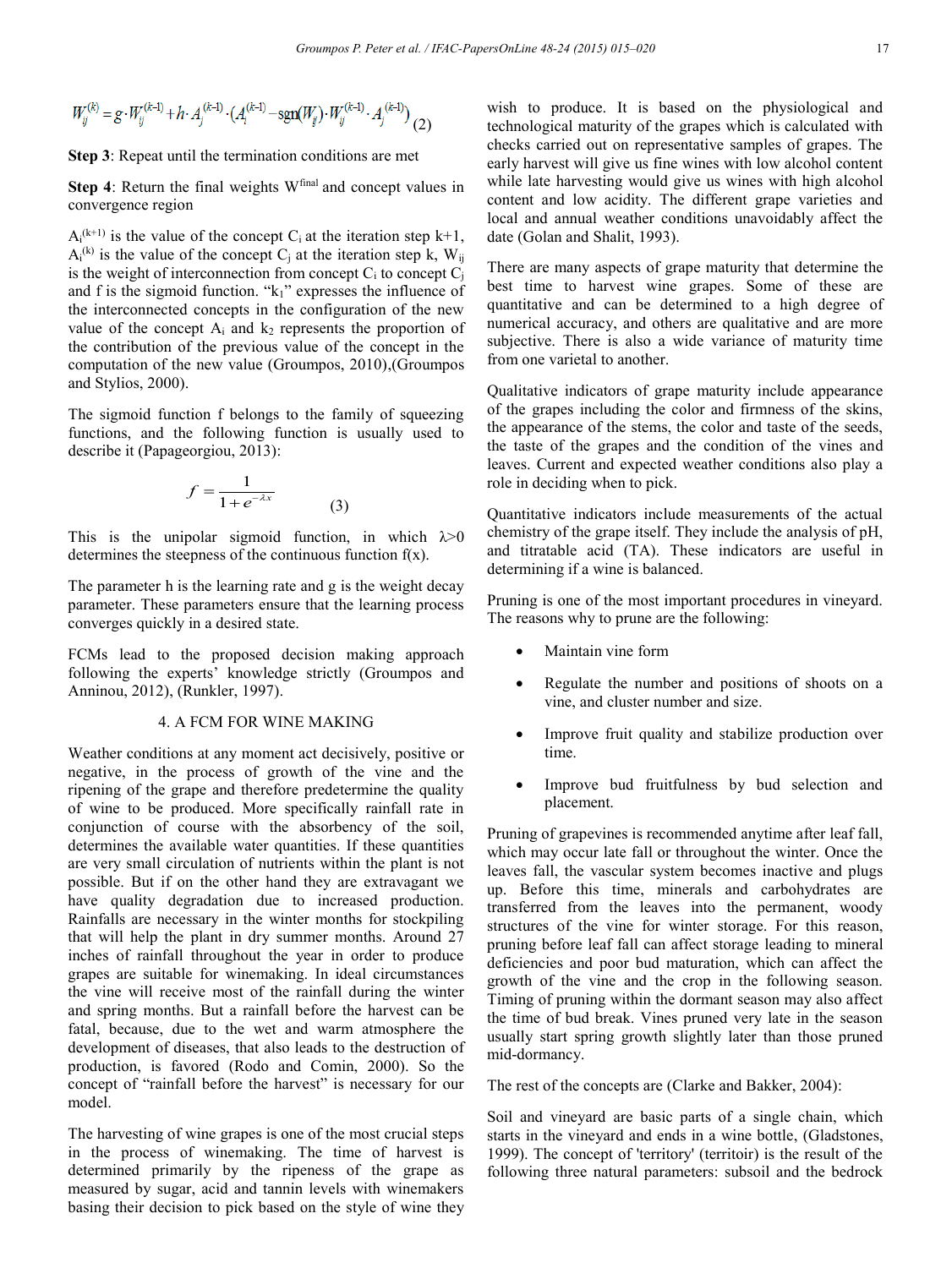from which it derives, the topography of the area and the climate that interferes with the evolution of the 'territory'.

The climate of each region is a component of several factors. The main factors are: latitude, average temperatures during the year, altitude, humidity, levels of sunshine and wind, water masses, etc. The climatic conditions prevailing in an area affect the growth of the vine and the quality of wine as well. The cold, the heat, the sun, the rain have a positive or a negative impact on the development of the vine and the maturation of the grapes and thus can predefine the quality of the wine that will be produced. The volume of rainfall in combination of course with the absorbency of the ground and the winds indirectly affect the quality of wine.

The grape variety is one of the most important factors that influence or determine the type, the distinct aroma and the flavor of wine that will be produced. The size of the grape berry, the composition and the color of the crust, the texture, the ratio of sugars and acids etc. depend directly on the genetic traits of each vineyard.

For centuries, vine and man are tied to an interactive relationship, as regards the production of wine. The wine grower can enhance the soil ingredients by applying many cultivation techniques and farming cares, either natural (eg. plowing, pruning) or chemical (eg. annual fertilization, protection from diseases and pests). He can choose the grape variety and also the planting density so it could be suitably adapted to the environment.

The alcoholic fermentation is the conversion process of fresh grape juice into wine and is the most critical point of winemaking. The alcoholic fermentation caused by yeasts (yeast), single-celled organisms that are found in the crust of the grape and have penetrated into the juice. Their main job is to convert the sugars of fresh juice of the grape into alcohol.

The wine may possibly has diseases due to other microorganisms that are aerobic or anaerobic while other alterations of the wine are usually due to a bad winemaking practice.

In an effort to limit the growth of undesirable microorganisms found in the wine and to keep the conduct of the alcoholic fermentation smooth, we use certain additional oenological substances that will help both to produce a qualitative wine and to keep it in good condition.

The storage conditions of wine in the barrel such as its exposure, the material of the barrel, the level of humidity, the temperature, the ventilation provided, the blocking of other odors, the appropriate lighting, etc. significantly affect the quality of the wine.

The maturation-aging of the wine is a great and interesting process, in which many changes in color, smell and taste occur. As long as the wine stays in the cellar, it loses its "harshness" and becomes "soft" in taste, it also loses the smell of "yeast" and acquires a fragrance, which, with the passage of time, becomes more complex.

So we conclude to the following concepts:

**C1:** The special characteristics of the soil

**C2:** The climatic conditions in the region's vineyard

**C3:** The grape variety

**C4:** The Human Factor (cultivation tasks and farming cares in the vineyard)

**C5:** The Alcoholic Fermentation

**C6:** Diseases, alterations and deterioration of the quality of the wine

**C7:** Additional Oenological Substances to wine

**C8:** The Storage of wine in barrels

**C9:** The Maturation - Aging of wine

**C10**: Rainfall before the Harvest

**C11**: Time of Harvest

**C12**: Pruning

**C13 (Output):** Wine Quality

**C14 (Output)**: Wine Quantity

Experts after assessing and evaluating the relationships between concepts conclude to the Table 2.

A Fuzzy Cognitive Map model is illustrated in Fig. 1.



Fig. 1. Fuzzy Cognitive Map Model

5. CASE STUDIES

#### *5.1 First Case*

Vineyard in Patras with ideal soil features has climate characteristics for 2014 shown in the following figures (Anon, 2015):



Fig. 2. Rainy Days in Patras.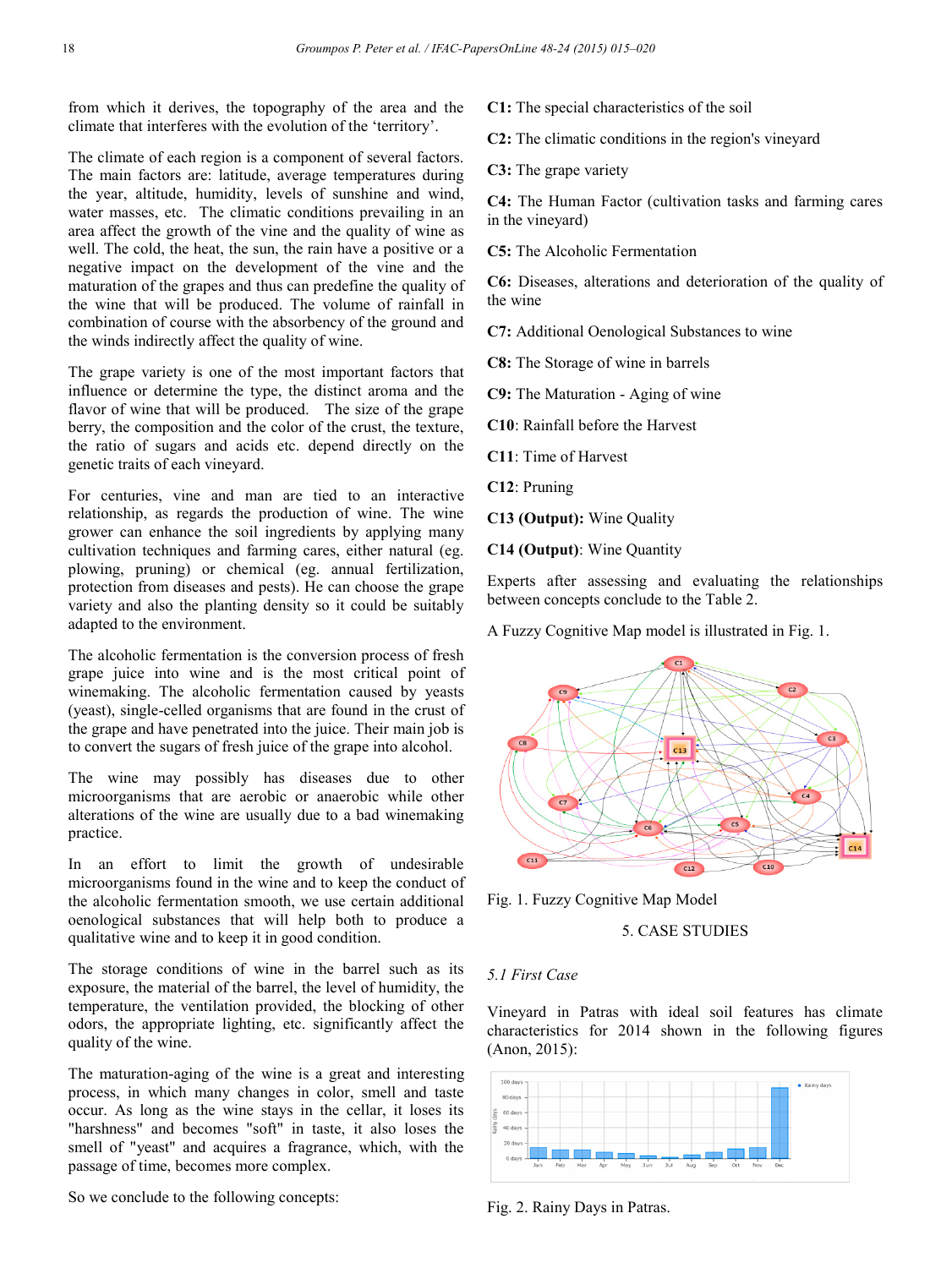|                | C <sub>1</sub> | C <sub>2</sub>           | C <sub>3</sub> | C <sub>4</sub>           | C <sub>5</sub> | C6 | C7                       | C8   | C9 | C10 | C11                      | C12 | C13            | C <sub>14</sub> |
|----------------|----------------|--------------------------|----------------|--------------------------|----------------|----|--------------------------|------|----|-----|--------------------------|-----|----------------|-----------------|
| C <sub>1</sub> | -              | W                        | <b>VS</b>      | M                        | M              | M  | M                        | -    | M  | -   | $\overline{\phantom{a}}$ | -   | <b>VS</b>      | S               |
| C <sub>2</sub> | S <sub>0</sub> | $\overline{\phantom{0}}$ | S              | <b>VS</b>                | S              | S  | W                        | M    | M  |     | $\overline{\phantom{0}}$ |     | <b>VS</b>      | S               |
| C <sub>3</sub> | W              | $\overline{\phantom{0}}$ | -              | W                        | S              | M  | M                        | W    | S  | -   | $\overline{\phantom{0}}$ | -   | <b>VS</b>      | S               |
| C <sub>4</sub> | W              | $\overline{\phantom{0}}$ | M              |                          | M              | S  | M                        | ۰    | W  | -   | $\overline{\phantom{0}}$ | -   | VS             | S               |
| C <sub>5</sub> | -              | -                        | -              | $\overline{\phantom{a}}$ | -              | W  | M                        | -    | W  | -   | $\overline{\phantom{0}}$ | -   | S              | S               |
| C6             |                | -                        | -              | W                        | S              | -  | <b>VS</b>                | W    | M  | -   | $\overline{\phantom{0}}$ | -   | S              | <b>VS</b>       |
| C7             | -              | -                        | -              | $\overline{\phantom{0}}$ | S              | S  | $\overline{\phantom{0}}$ | M    | S  | -   | $\overline{\phantom{0}}$ | -   | S              |                 |
| C8             |                | -                        | -              | $\overline{\phantom{0}}$ | W              | M  |                          | $\,$ | S  | -   | $\overline{\phantom{0}}$ | -   | <b>VS</b>      |                 |
| C9             | -              | -                        |                | -                        | -              | -  |                          |      | -  |     | $\overline{\phantom{0}}$ |     | <b>VS</b>      |                 |
| C10            | W              | -                        |                |                          | -              | M  |                          |      |    |     | -                        |     | <b>VS</b>      | <b>VS</b>       |
| C11            |                | $\overline{\phantom{0}}$ |                |                          | -              | M  |                          |      |    |     | $\overline{\phantom{0}}$ |     | VS             | <b>VS</b>       |
| C12            |                | -                        | -              |                          |                | -  | -                        |      | -  |     | $\overline{\phantom{0}}$ |     | <b>VS</b>      | <b>VS</b>       |
| C13            |                | -                        | -              |                          | -              | -  |                          | -    | -  |     | $\overline{\phantom{0}}$ |     | $\blacksquare$ | $-H$            |
| C14            |                |                          |                |                          |                |    |                          |      |    |     | -                        |     | $-H$           |                 |

Table 2. Linguistic Variables describing the relationships between concepts



Fig. 3. Min and Max Temperatures in Patras.

The grape variety is Roditis which is a rose colored grape. The time of harvest is by the end of September and pruning was implemented in March.

By using these information to extract the initial values of input concepts, we conclude to the simulation results illustrated in the next figure:



Fig. 4. Simulation Results till Convergence.

With these almost perfect conditions the quality and quantity of the wine (C13, C14) are the best. Both values of these two concepts are over 0.9. That means that there is no doubt that by following these conditions the results of the produced wine would be the best possible. This result is validated by the statistics of Achaia Clauss, a Greek winery located in Patras, in Peloponnese.

#### *5.2 Second Case*

In 2014 wine producers in Italy faced their worst grape harvest for more than half a century due to an unusually wet spring and summer. Thus we will examine Puglia, where the production was reduced up to 30% that year.

That year's harvest started later than usual because of the poor weather and continued until late October. So concepts C10 and C11 were most affected.

By examining the growth conditions of Bombino Bianco and implementing them in order to validate the production, indeed the wine quality and quantity were influenced.



Simulation results are illustrated in Fig. 5

Fig. 5. Simulation Results till Convergence

In that case quantity is affected most as its value is the lowest in the equilibrium point  $(C14= 0.3320)$ . That ensures that quantity will be limited with the specific data. As far as quality is concerned it is not so affected